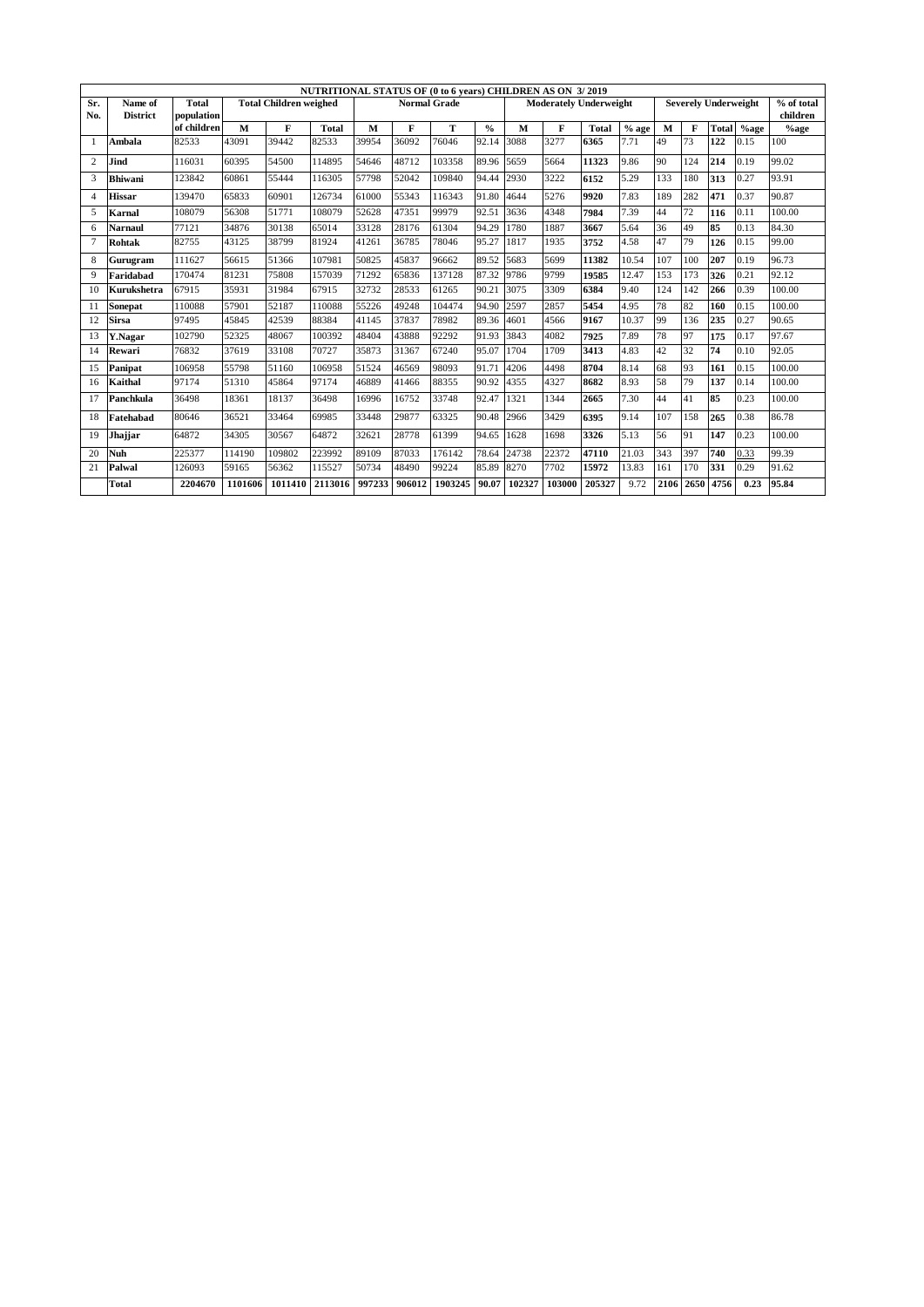|                |                   |                                      |                |                                                                | INFORMATION REGARDING HEALTH CHECKUP, REFERAL CASES AND NHED FOR THE MONTH OF 3-2019 |                |                       |              |                                 |                   |              |                                   |                      |                             |
|----------------|-------------------|--------------------------------------|----------------|----------------------------------------------------------------|--------------------------------------------------------------------------------------|----------------|-----------------------|--------------|---------------------------------|-------------------|--------------|-----------------------------------|----------------------|-----------------------------|
| Sr.<br>No.     | Name of<br>Distt. | <b>AWCs</b> issued<br>referral slips |                | Helath checkup done by health<br>functionaries (MO, Ayush DR., |                                                                                      |                | No. of cases referred |              | No. of cases attended by Health | <b>Department</b> |              | Anganwadi<br><b>Centres where</b> | Women<br>Participate | <b>Total</b><br><b>NHED</b> |
|                |                   |                                      |                | LHV, ANM)                                                      |                                                                                      |                |                       |              |                                 |                   |              | <b>NHED</b> held                  | d                    | <b>Sessions</b>             |
|                |                   |                                      | P& L           | $0-6$ yrs                                                      | <b>Total</b>                                                                         | P& L           | $0-6yrs$              | <b>Total</b> | P& L                            | $0-6yrs$          | <b>Total</b> |                                   |                      |                             |
|                |                   |                                      | <b>Mothers</b> | <b>Children</b>                                                |                                                                                      | <b>Mothers</b> | <b>Children</b>       |              | <b>Mothers</b>                  | <b>Children</b>   |              |                                   |                      |                             |
| - 1            | Ambala            | 841                                  | 4926           | 6886                                                           | 11812                                                                                | 278            | 528                   | 806          | 278                             | 528               | 806          | 1213                              | 10343                | 1213                        |
| 2              | Jind              | 605                                  | 4053           | 4237                                                           | 8290                                                                                 | 141            | 279                   | 420          | 141                             | 279               | 420          | 1433                              | 40219                | 5732                        |
| 3              | Bhiwani           | 1916                                 | 2622           | 4488                                                           | 7110                                                                                 | 135            | 242                   | 377          | 135                             | 242               | 377          | 1916                              | 21085                | 1916                        |
| $\overline{4}$ | Hissar            | 283                                  | 344            | 560                                                            | 904                                                                                  | 344            | 560                   | 904          | 344                             | 560               | 904          | 1741                              | 36555                | 4257                        |
| 5              | Karnal            | 1479                                 | 6798           | 9071                                                           | 15869                                                                                | 117            | 170                   | 287          | 117                             | 170               | 287          | 1479                              | 29915                | 1479                        |
| 6              | Narnaul           | 448                                  | 3789           | 9075                                                           | 12864                                                                                | 257            | 191                   | 448          | 257                             | 191               | 448          | 1201                              | 13689                | 1647                        |
| $\overline{7}$ | Rohtak            | 283                                  | 4249           | 8155                                                           | 12404                                                                                | 288            | 236                   | 524          | 288                             | 236               | 524          | 1004                              | 22127                | 1004                        |
| 8              | Gurugram          | 631                                  | 2666           | 4840                                                           | 7506                                                                                 | 514            | 1201                  | 1715         | 514                             | 1201              | 1715         | 1033                              | 34232                | 2497                        |
| 9              | Faridabad         | 824                                  | 5064           | 9508                                                           | 14572                                                                                | 579            | 778                   | 1357         | 579                             | 778               | 1357         | 1294                              | 35447                | 5176                        |
| 10             | Kurukshetra       | $\overline{0}$                       | 103            | 134                                                            | 237                                                                                  | 6              | 6                     | 12           | 6                               | 6                 | 12           | 1075                              | 34181                | 1075                        |
| <sup>11</sup>  | Sonepat           | 804                                  | 5450           | 9021                                                           | 14471                                                                                | 484            | 505                   | 989          | 484                             | 505               | 989          | 1482                              | 49926                | 5463                        |
| 12             | Sirsa             | 314                                  | 5506           | 13657                                                          | 19163                                                                                | 658            | 935                   | 1593         | 658                             | 935               | 1593         | 1377                              | 22599                | 5330                        |
| 13             | Y.Nagar           | 673                                  | 128            | 545                                                            | 673                                                                                  | 128            | 545                   | 673          | 128                             | 545               | 673          | 1281                              | 30563                | 1281                        |
| 14             | Rewari            | 511                                  | 2576           | 3726                                                           | 6302                                                                                 | 1296           | 1479                  | 2775         | 1296                            | 1479              | 2775         | 1099                              | 16622                | 4404                        |
| 15             | Panipat           | 387                                  | 3595           | 9056                                                           | 12651                                                                                | 317            | 228                   | 545          | 317                             | 228               | 545          | 1048                              | 31563                | 4192                        |
| 16             | Kaithal           | 298                                  | 2112           | 6029                                                           | 8141                                                                                 | 150            | 239                   | 389          | 150                             | 239               | 389          | 1270                              | 12486                | 4072                        |
| 17             | Panchkula         | 122                                  | 1988           | 5302                                                           | 7290                                                                                 | 132            | 535                   | 667          | 132                             | 535               | 667          | 534                               | 5851                 | 1128                        |
| 18             | Fatehabad         | 583                                  | 3232           | 8712                                                           | 11944                                                                                | 153            | 251                   | 404          | 153                             | 251               | 404          | 1094                              | 12322                | 1094                        |
| 19             | Jhajjar           | 826                                  | 2674           | 4559                                                           | 7233                                                                                 | 611            | 649                   | 1260         | 611                             | 649               | 1260         | 1130                              | 21701                | 4520                        |
| 20             | Nuh               | 1150                                 | 8391           | 10558                                                          | 18949                                                                                | 1842           | 1299                  | 3141         | 1842                            | 1299              | 3141         | 1150                              | 38279                | 3642                        |
| 21             | Palwal            | 981                                  | 2586           | 4567<br>7153<br>2094                                           |                                                                                      |                | 3003                  | 5097         | 2094                            | 3003              | 5097         | 1097                              | 18093                | 1571                        |
|                | <b>Total</b>      | 13959                                | 72852          | 132686                                                         | 205538                                                                               | 10524          | 13859                 | 24383        | 10524                           | 13859             | 24383        | 25951                             | 537798               | 62693                       |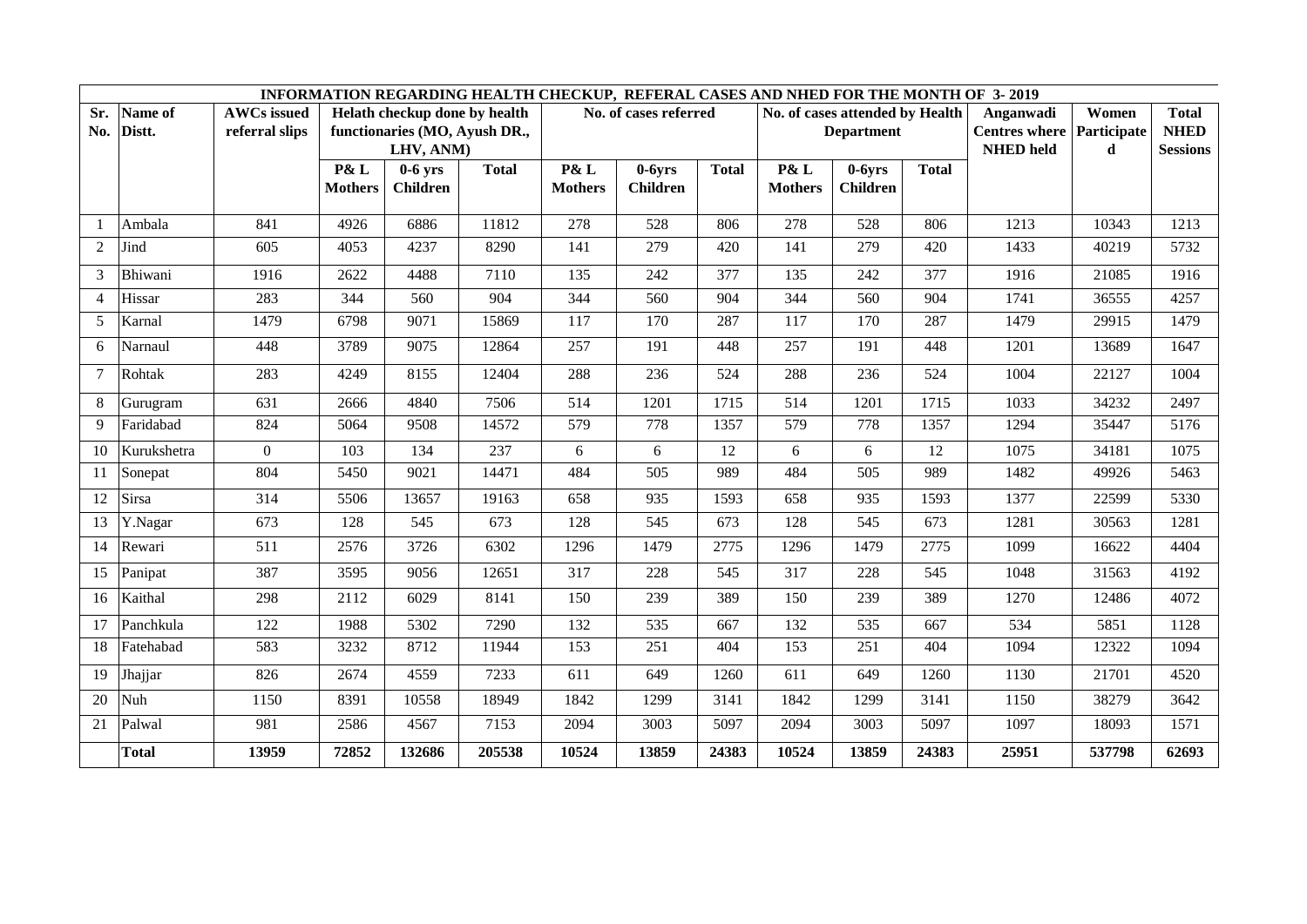|                |                           |                                              |                    |                |         | <b>IMMUNIZATION REPORT AS ON 3/2019</b> |         |              |         |                |          |                         |                        |       |              |
|----------------|---------------------------|----------------------------------------------|--------------------|----------------|---------|-----------------------------------------|---------|--------------|---------|----------------|----------|-------------------------|------------------------|-------|--------------|
| Sr.            | Name of                   | <b>Yearly targets of</b>                     | <b>Target upto</b> | B.C.G.         |         | <b>D.P.T.</b>                           |         | <b>POLIO</b> |         | <b>Meseals</b> |          | <b>Yearly Target of</b> | <b>Target upto the</b> |       | T.T. Mothers |
| No.            | Distt.                    | <b>BCG.DPT,POLIOMESEA</b><br>$LS(2017-2018)$ | Month              | Ach.           | $%$ age | Ach.                                    | $%$ age | Ach.         | $%$ age | Ach.           | $\%$ age | T.T. Mothers            | running month          | Ach.  | $%$ age      |
| $\mathbf{1}$   | Ambala                    | 21579                                        | 21579              | 12951          | 60.02   | 12584                                   | 58.32   | 12584        | 58.32   | 13125          | 60.82    | 23746                   | 23746                  | 10048 | 42.31        |
| $\overline{2}$ | Jind                      | 27954                                        | 27954              | 17961          | 64.25   | 26333                                   | 94.20   | 26333        | 94.20   | 20808          | 74.44    | 30761                   | 30761                  | 18229 | 59.26        |
| $\overline{3}$ | Bhiwani                   | 36101                                        | 36101              | 27228          | 75.42   | 27642                                   | 76.57   | 27642        | 76.57   | 27793          | 76.99    | 39726                   | 39726                  | 29143 | 73.36        |
| $\overline{4}$ | Hissar                    | 33674                                        | 33674              | 20491          | 60.85   | 26952                                   | 80.04   | 26952        | 80.04   | 23838          | 70.79    | 37055                   | 37055                  | 19257 | 51.97        |
| 5              | Karnal                    | 28373                                        | 28373              | 19573          | 68.98   | 24760                                   | 87.26   | 24760        | 87.26   | 20357          | 71.75    | 31222                   | 31222                  | 16797 | 53.80        |
| 6              | Narnaul                   | 21328                                        | 21328              | 11970          | 56.12   | 20844                                   | 97.73   | 20844        | 97.73   | 12661          | 59.36    | 23470                   | 23470                  | 12097 | 51.54        |
| $\tau$         | Rohtak                    | 21120                                        | 21120              | 18827          | 89.14   | 18994                                   | 89.93   | 18994        | 89.93   | 19081          | 90.35    | 23241                   | 23241                  | 17590 | 75.69        |
| 8              | Gurugram                  | 24596                                        | 24596              | 14813          | 60.23   | 20766                                   | 84.43   | 20766        | 84.43   | 15704          | 63.85    | 27065                   | 27065                  | 16735 | 61.83        |
|                | 9 Faridabad               | 29998                                        | 29998              | 17645          | 58.82   | 24711                                   | 82.38   | 24711        | 82.38   | 26206          | 87.36    | 33010                   | 33010                  | 24088 | 72.97        |
|                | 10 Kurukshetra            | 18815                                        | 18815              | 12540          | 66.65   | 13713                                   | 72.88   | 13713        | 72.88   | 13363          | 71.02    | 20704                   | 20704                  | 11699 | 56.50        |
|                | 11 Sonepat                | 28989                                        | 28989              | 18028          | 62.19   | 26358                                   | 90.92   | 26358        | 90.92   | 20745          | 71.56    | 31900                   | 31900                  | 16303 | 51.11        |
|                | 12 Sirsa                  | 24319                                        | 24319              | 14256          | 0.00    | 22754                                   | 93.56   | 22754        | 93.56   | 16748          | 68.87    | 26761                   | 26761                  | 14659 | 54.78        |
|                | 13 Y.Nagar                | 23375                                        | 23375              | 14638          | 62.62   | 15554                                   | 66.54   | 15554        | 66.54   | 16362          | 70.00    | 25723                   | 25723                  | 14439 | 56.13        |
|                | 14 Rewari                 | 20929                                        | 20929              | 15957          | 76.24   | 18519                                   | 88.49   | 18519        | 88.49   | 16355          | 78.15    | 23030                   | 23030                  | 16240 | 70.52        |
|                | 15 Panipat                | 22037                                        | 22037              | 17723          | 80.42   | 18898                                   | 85.76   | 18898        | 85.76   | 17649          | 80.09    | 24249                   | 24249                  | 16709 | 68.91        |
|                | 16 Kaithal                | 23119                                        | 23119              | 14385          | 62.22   | 17745                                   | 76.75   | 17745        | 76.75   | 16177          | 69.97    | 25441                   | 25441                  | 11553 | 45.41        |
|                | $\overline{17}$ Panchkula | 8180                                         | 8180               | 6380           | 78.00   | 9662                                    | 118.12  | 9662         | 118.12  | 7037           | 86.03    | 9001                    | 9001                   | 7288  | 80.97        |
|                | 18 Fatehabad              | 19689                                        | 19689              | 17896          | 90.89   | 18666                                   | 94.80   | 18666        | 94.80   | 18217          | 92.52    | 21666                   | 21666                  | 19669 | 90.78        |
|                | 19 Jhajjar                | 20760                                        | 20760              | $\overline{0}$ | 0.00    | 15937                                   | 76.77   | 15937        | 76.77   | 11339          | 54.62    | 22844                   | 22844                  | 10022 | 43.87        |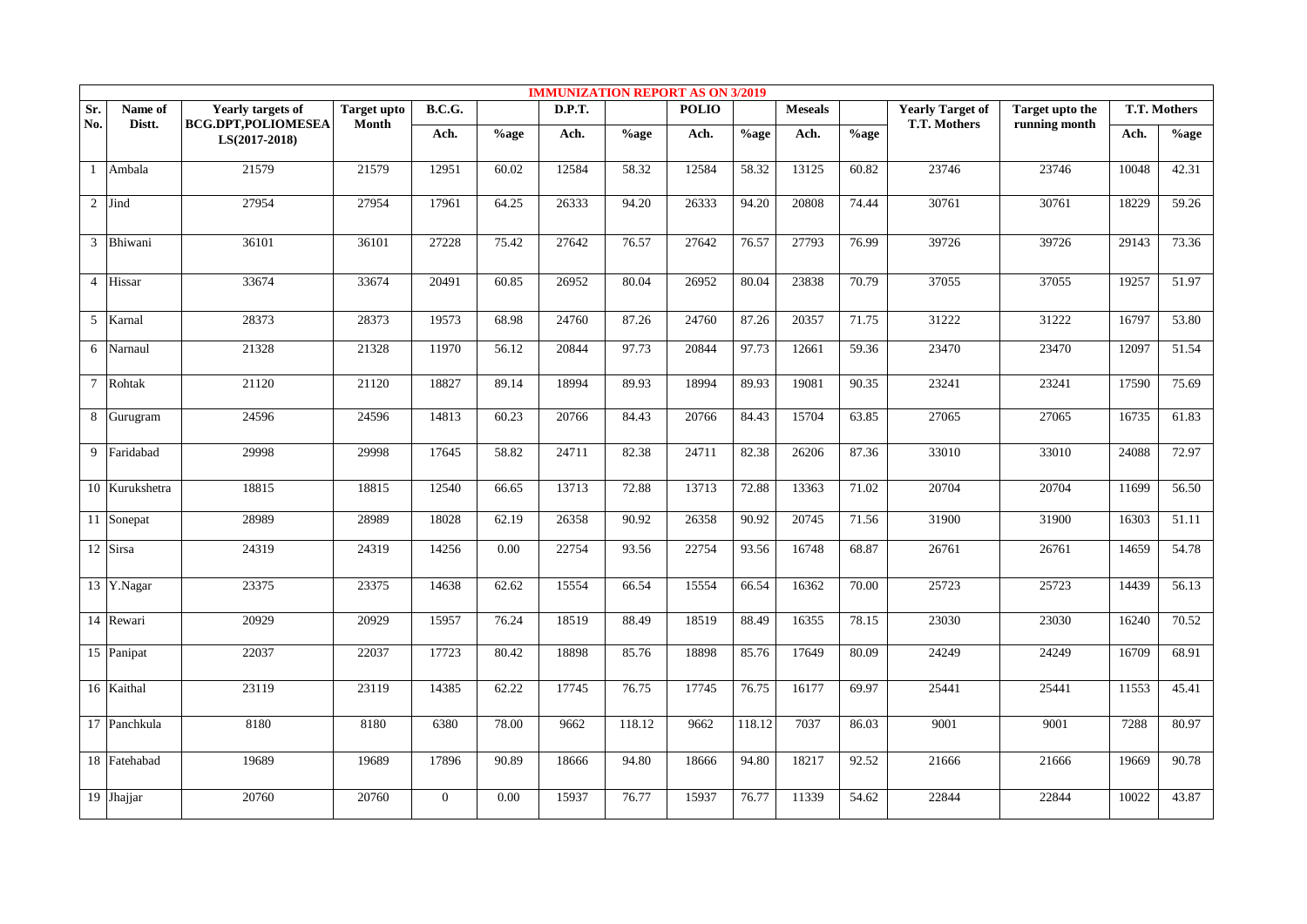| 20 Nuh    | 26040  | 26040  | 22684  | 87.11 | 24433  | 93.83 | 24433  | 93.83 | 21743  | 83.50 | 28654  | 28654  | 20951  | 73.12 |
|-----------|--------|--------|--------|-------|--------|-------|--------|-------|--------|-------|--------|--------|--------|-------|
| 21 Palwal | 22808  | 22808  | 21273  | 93.27 | 22779  | 99.87 | 22779  | 99.87 | 21036  | 92.23 | 25098  | 25098  | 21006  | 83.70 |
| Total     | 503785 | 503785 | 337219 | 66.94 | 428604 | 85.08 | 428604 | 85.08 | 376344 | 74.70 | 554368 | 554368 | 344522 | 62.15 |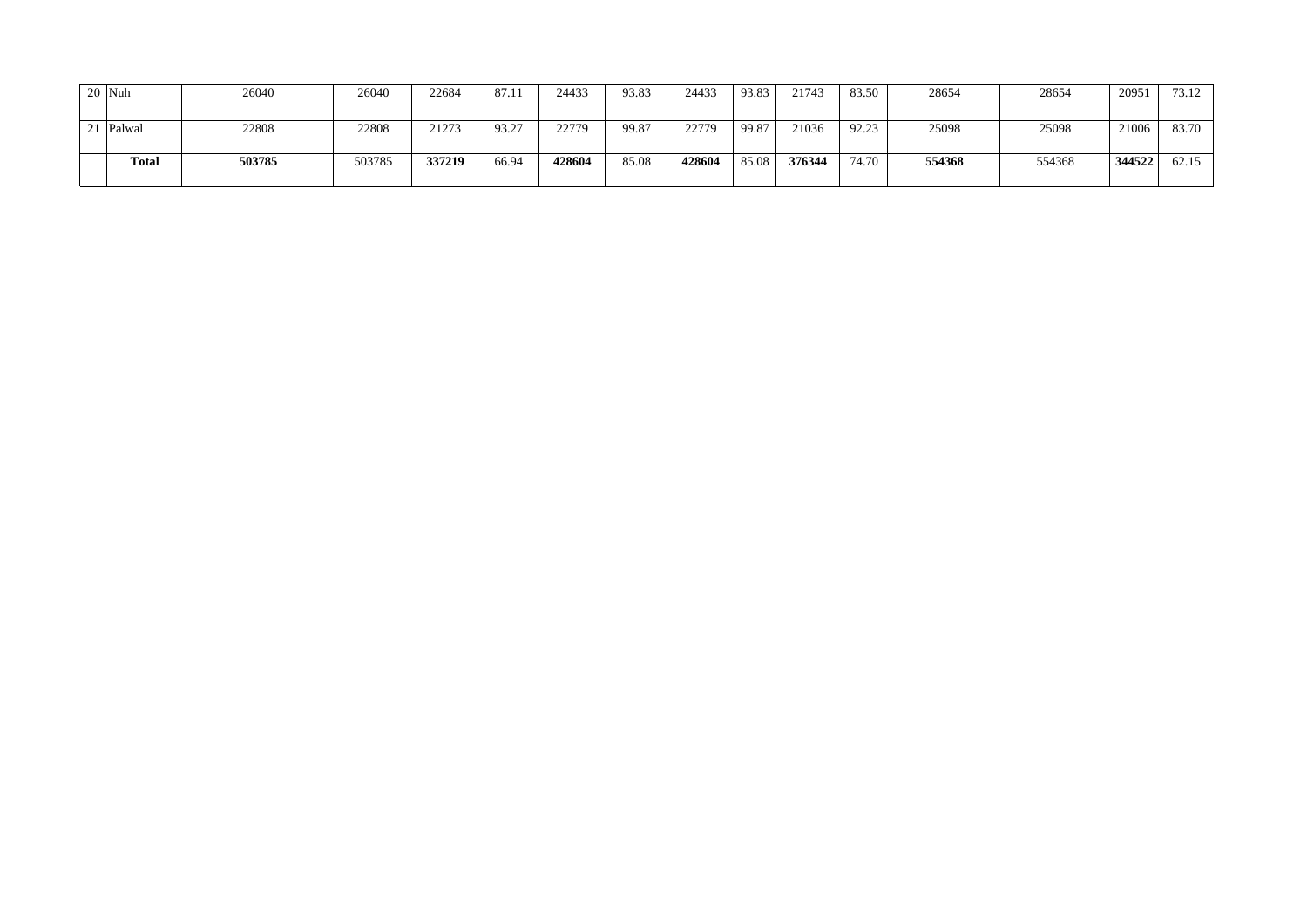|                |                |             |                 |                   |        |        |               |       |                                  |       |                  |        |                        |        | SUPPLEMENTARY NUTRITION PROGRAMME AND NON-FORMAL PRE SCHOOL EDUCATION REPORT FOR THE MONTH OF 3/2019 |                |        |        |                                 |      |
|----------------|----------------|-------------|-----------------|-------------------|--------|--------|---------------|-------|----------------------------------|-------|------------------|--------|------------------------|--------|------------------------------------------------------------------------------------------------------|----------------|--------|--------|---------------------------------|------|
| Sr.No.         | Name of Distt. |             |                 | Anganwadi Centres |        |        |               |       | Mothers Achievement Under S.N.P. |       |                  |        | Children's Achievement |        |                                                                                                      |                |        |        | Non-formal Pre-school Education |      |
|                |                |             | Sanct.          |                   | Funct. | Preg.  | Nur.          | Total | Avg.                             |       | 6 month to 1 Yr. |        | 1 Yr. to 3 Yrs.        |        | 3 Yrs. to 6 Yrs.                                                                                     |                |        |        | Achievement                     |      |
|                |                | <b>AWCs</b> | Mini<br>AWCs    | Total             |        |        |               |       |                                  | M     | F                | M      | $\mathbf{F}$           | M      | F                                                                                                    | Total<br>Avg   | M      | F      | Total                           | Avg. |
| $\overline{1}$ | Ambala         | 1168        | 45              | 1213              | 1213   | 5387   | 6071          | 11458 | 9.45                             | 2544  | 2348             | 10960  | 10424                  | 3896   | 3947                                                                                                 | 34119<br>28.13 | 3896   | 3947   | 7843                            | 6.5  |
| $\overline{2}$ | Jind           | 1434        | 5               | 1439              | 1439   | 6605   | 7216          | 13821 | 9.60                             | 4291  | 4030             | 11767  | 10962                  | 5458   | 5482                                                                                                 | 29.18<br>41990 | 5458   | 5482   | 10940                           | 7.6  |
| 3              | Bhiwani        | 1884        | 32              | 1916              | 1916   | 7452   | 7783          | 15235 | 7.95                             | 4009  | 3980             | 13698  | 13015                  | 7813   | 7933                                                                                                 | 50448<br>26.33 | 7813   | 7933   | 15746                           | 8.2  |
| $\overline{A}$ | Hissar         | 1721        | 20              | 1741              | 1741   | 6068   | 7235          | 13303 | 7.64                             | 2963  | 2909             | 12351  | 12306                  | 5959   | 6768                                                                                                 | 24.85<br>43256 | 5959   | 6768   | 12727                           | 7.3  |
| .5             | Karnal         | 1457        | 25              | 1482              | 1482   | 7152   | 8068          | 15220 | 10.27                            | 3063  | 2794             | 13837  | 13176                  | 6792   | 7126                                                                                                 | 46788<br>31.57 | 6792   | 7126   | 13918                           | 9.4  |
| 6              | Narnaul        | 1195        | 6               | 1201              | 1201   | 3113   | 4410          | 7523  | 6.26                             | 2076  | 2067             | 6371   | 6006                   | 3055   | 3017                                                                                                 | 22592<br>18.81 | 3055   | 3017   | 6072                            | 5.1  |
| 7              | Rohtak         | 1000        | $\overline{4}$  | 1004              | 1004   | 5268   | 5846          | 11114 | 11.07                            | 2682  | 2396             | 9992   | 9245                   | 3897   | 4114                                                                                                 | 32326<br>32.20 | 3897   | 4114   | 8011                            | 8.0  |
| 8              | Gurgaon        | 1024        | 9               | 1033              | 1033   | 5568   | 5650          | 11218 | 10.86                            | 3334  | 3302             | 8426   | 7883                   | 6886   | 6772                                                                                                 | 36603<br>35.43 | 6886   | 6772   | 13658                           | 13.2 |
| 9              | Faridabad      | 1279        | 15              | 1294              | 1294   | 8336   | 9319          | 17655 | 13.64                            | 4104  | 3904             | 15561  | 14744                  | 12689  | 12852                                                                                                | 63854<br>49.35 | 12689  | 12852  | 25541                           | 19.7 |
| 10             | Kurukshetra    | 1044        | 31              | 1075              | 1075   | 4165   | 4988          | 9153  | 8.51                             | 2043  | 1991             | 9753   | 8745                   | 3540   | 3500                                                                                                 | 29572<br>27.51 | 3540   | 3500   | 7040                            | 6.5  |
| 11             | Sonepat        | 1480        | 2               | 1482              | 1482   | 7247   | 8429          | 15676 | 10.58                            | 3599  | 3398             | 14761  | 14111                  | 10881  | 10527                                                                                                | 57277<br>38.65 | 10881  | 10527  | 21408                           | 14.4 |
| 12             | Sirsa          | 1346        | 31              | 1377              | 1377   | 5487   | 6109          | 11596 | 8.42                             | 2843  | 2917             | 11211  | 10838                  | 7280   | 7225                                                                                                 | 42314<br>30.73 | 7280   | 7225   | 14505                           | 10.5 |
| 13             | Y.Nagar        | 1245        | 36              | 1281              | 1281   | 5452   | 5929          | 11381 | 8.88                             | 2640  | 2541             | 10518  | 10043                  | 4565   | 4696                                                                                                 | 35003<br>27.32 | 4565   | 4696   | 9261                            | 7.2  |
| 14             | Rewari         | 1082        | 17              | 1099              | 1099   | 3978   | 4825          | 8803  | 8.01                             | 2224  | 2131             | 8695   | 8205                   | 3877   | 3798                                                                                                 | 28930<br>26.32 | 3877   | 3798   | 7675                            | 7.0  |
| 15             | Panipat        | 1040        | 5               | 1045              | 1045   | 6495   | 6626          | 13121 | 12.56                            | 3139  | 2937             | 11718  | 10940                  | 6681   | 6787                                                                                                 | 42202<br>40.38 | 6681   | 6787   | 13468                           | 12.9 |
| 16             | Kaithal        | 1242        | 22              | 1264              | 1264   | 5195   | 6173          | 11368 | 8.99                             | 3039  | 2871             | 10087  | 9589                   | 4939   | 5045                                                                                                 | 35570<br>28.14 | 4939   | 5045   | 9984                            | 7.9  |
| 17             | Panchkula      | 401         | 133             | 534               | 534    | 2108   | 2283          | 4391  | 8.22                             | 1083  | 973              | 3833   | 3664                   | 2406   | 2493                                                                                                 | 27.06<br>14452 | 2406   | 2493   | 4899                            | 9.2  |
| 18             | Fatehabad      | 1077        | 17              | 1094              | 1094   | 5030   | 5498          | 10528 | 9.62                             | 2806  | 2529             | 9767   | 9415                   | 6031   | 6030                                                                                                 | 36578<br>33.44 | 6031   | 6030   | 12061                           | 11.0 |
| 19             | Jhajjar        | 1123        | $7\overline{ }$ | 1130              | 1130   | 5569   | 5890          | 11459 | 10.14                            | 2631  | 2467             | 10566  | 9710                   | 4389   | 4521                                                                                                 | 34284<br>30.34 | 4389   | 4521   | 8910                            | 7.9  |
| 20             | Mewat          | 1120        | 30              | 1150              | 1150   | 13651  | 11356         | 25007 | 21.75                            | 5930  | 5757             | 12142  | 11852                  | 15957  | 15810                                                                                                | 67448<br>58.65 | 15957  | 15810  | 31767                           | 27.6 |
| 21             | Palwal         | 1088        | 20              | 1108              | 1108   | 7341   | 7664          | 15005 | 13.54                            | 5232  | 4900             | 12593  | 10793                  | 10507  | 10105                                                                                                | 54130<br>48.85 | 10507  | 10105  | 20612                           | 18.6 |
|                | <b>Total</b>   | 25450       | 512             | 25962             | 25962  | 126667 | 137368 264035 |       | 10.17                            | 66275 | 63142            | 228607 | 215666                 | 137498 | 138548                                                                                               | 849736 32.73   | 137498 | 138548 | 276046                          | 10.6 |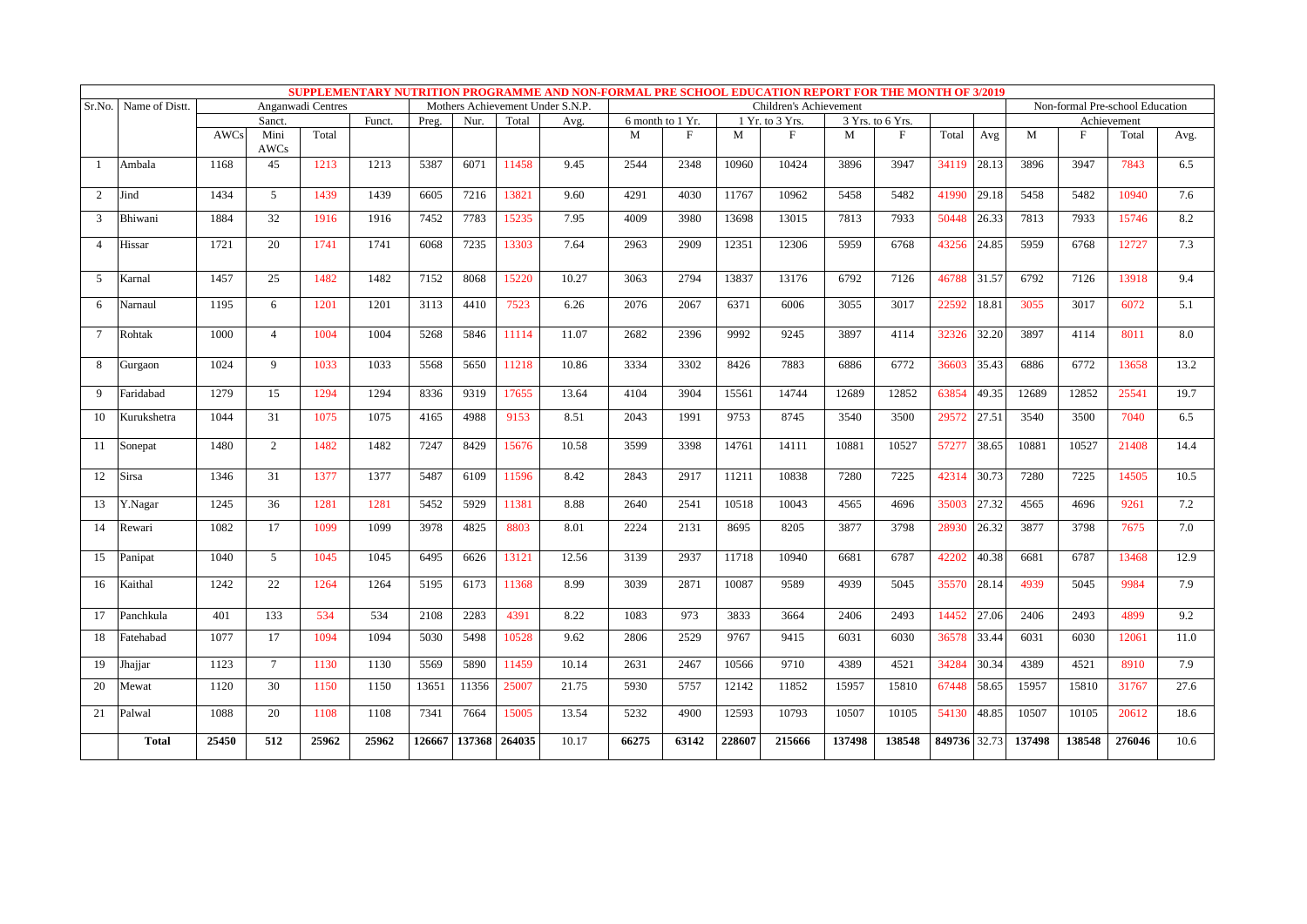| Sr.<br>No.     | Name of<br><b>District</b> | Number of<br><b>Births</b> |        |              | <u>DIATEMENT DIO MINO THE NOMDER OF DIRTHD AND DEATHD FOR THE MONTH OF MARCH 2012</u><br>Number of<br><b>Deaths</b> |                     |              |                  |                |                |                |                |                |
|----------------|----------------------------|----------------------------|--------|--------------|---------------------------------------------------------------------------------------------------------------------|---------------------|--------------|------------------|----------------|----------------|----------------|----------------|----------------|
|                |                            |                            |        |              |                                                                                                                     | <b>Below 1 year</b> |              | $1-3$ year       |                |                |                | $3-6$ year     |                |
|                |                            | Male                       | Female | <b>Total</b> | Male                                                                                                                | Female              | <b>Total</b> | Male             | Female         | <b>Total</b>   | Male           | Female         | <b>Total</b>   |
| 1              | Ambala                     | 510                        | 469    | 979          | 18                                                                                                                  | 13                  | 31           | $\mathbf{1}$     | $\overline{4}$ | 5              | 3              | $\mathbf{1}$   | $\overline{4}$ |
| $\overline{c}$ | Jind                       | 751                        | 623    | 1374         | 28                                                                                                                  | 17                  | 45           | 5                | $\sqrt{2}$     | $\overline{7}$ | 3              | $\Omega$       | 3              |
| 3              | Bhiwani                    | 876                        | 776    | 1652         | 23                                                                                                                  | 27                  | 50           | $\overline{2}$   | 5              | $\overline{7}$ | $\overline{2}$ | $\overline{4}$ | 6              |
| $\overline{4}$ | Hissar                     | 770                        | 755    | 1525         | 32                                                                                                                  | 28                  | 60           | 3                | 3              | 6              | 5              | $\overline{4}$ | 9              |
| 5              | Karnal                     | 783                        | 692    | 1475         | 15                                                                                                                  | 21                  | 36           | 5                | 5              | 10             | $\overline{c}$ | 9              | 11             |
| 6              | Narnaul                    | 445                        | 444    | 889          | 9                                                                                                                   | 10                  | 19           | $\boldsymbol{0}$ | 3              | 3              | $\mathbf{1}$   | 3              | $\overline{4}$ |
| $\tau$         | Rohtak                     | 484                        | 457    | 941          | 14                                                                                                                  | 11                  | 25           | $\mathbf{1}$     | $\overline{4}$ | 5              | $\Omega$       |                | $\mathbf{1}$   |
| 8              | Gurugram                   | 669                        | 582    | 1251         | $\tau$                                                                                                              | 6                   | 13           | $\overline{0}$   | 1              | 1              | $\overline{0}$ | $\theta$       | $\overline{0}$ |
| 9              | Faridabad                  | 913                        | 800    | 1713         | 26                                                                                                                  | 24                  | 50           | $\overline{4}$   | 1              | 5              | 3              | 3              | 6              |
| 10             | Kurukshetra                | 466                        | 452    | 918          | 10                                                                                                                  | 11                  | 21           | $\overline{c}$   | $\Omega$       | $\overline{2}$ | $\Omega$       | $\theta$       | $\Omega$       |
| 11             | Sonepat                    | 781                        | 699    | 1480         | 26                                                                                                                  | 23                  | 49           | $\mathbf{1}$     | $\mathbf{0}$   | $\mathbf 1$    | $\mathbf{1}$   | 1              | $\overline{c}$ |
| 12             | Sirsa                      | 555                        | 499    | 1054         | 14                                                                                                                  | 18                  | 32           | $\overline{0}$   | $\mathbf{1}$   | $\mathbf{1}$   | $\overline{c}$ |                | 3              |
| 13             | Y.Nagar                    | 564                        | 565    | 1129         | 11                                                                                                                  | 12                  | 23           | $\overline{0}$   | $\overline{0}$ | $\overline{0}$ | $\mathbf{1}$   | $\Omega$       | 1              |
| 14             | Rewari                     | 465                        | 433    | 898          | 3                                                                                                                   | 3                   | 6            | $\overline{c}$   | $\overline{c}$ | $\overline{4}$ | $\theta$       | $\overline{c}$ | $\overline{2}$ |
| 15             | Panipat                    | 696                        | 560    | 1256         | 18                                                                                                                  | 13                  | 31           | 3                | 5              | 8              | 3              | $\overline{4}$ | $\overline{7}$ |
| 16             | Kaithal                    | 550                        | 506    | 1056         | 27                                                                                                                  | 17                  | 44           | $\overline{c}$   | $\overline{3}$ | 5              | $\overline{4}$ | $\overline{c}$ | 6              |
| 17             | Panchkula                  | 229                        | 197    | 426          | $\overline{c}$                                                                                                      | 6                   | 8            | $\mathbf{1}$     | $\overline{c}$ | 3              | $\mathbf{0}$   | $\overline{0}$ | $\overline{0}$ |
| 18             | Fatehabad                  | 496                        | 448    | 944          | 12                                                                                                                  | 12                  | 24           | $\overline{c}$   | $\overline{2}$ | 4              | $\mathbf{1}$   | 3              | $\overline{4}$ |
| 19             | Jhajjar                    | 445                        | 431    | 876          | 11                                                                                                                  | 6                   | 17           | 3                | $\overline{2}$ | 5              | $\mathbf{0}$   |                | 1              |
| 20             | Nuh                        | 1336                       | 1224   | 2560         | 47                                                                                                                  | 30                  | 77           | $\overline{7}$   | $\mathbf{Q}$   | 16             | $\overline{2}$ | 3              | 5              |
| 21             | Palwal                     | 742                        | 706    | 1448         | 22                                                                                                                  | 20                  | 42           | 5                | 8              | 13             | $\mathbf{1}$   | 6              | $\overline{7}$ |
|                | <b>Total</b>               | 13526                      | 12318  | 25844        | 375                                                                                                                 | 328                 | 703          | 49               | 62             | 111            | 34             | 48             | 82             |
|                | <b>Position upto</b>       | 176565                     | 160966 | 337531       | 4622                                                                                                                | 4251                | 8873         | 660              | 731            | 1391           | 439            | 432            | 871            |
|                | last months                |                            |        |              |                                                                                                                     |                     |              |                  |                |                |                |                |                |
|                | position of                | 13526                      | 12318  | 25844        | 375                                                                                                                 | 328                 | 703          | 49               | 62             | 111            | 34             | 48             | 82             |
|                | current month              |                            |        |              |                                                                                                                     |                     |              |                  |                |                |                |                |                |
|                | position upto<br>date      | 190091                     | 173284 | 363375       | 4997                                                                                                                | 4579                | 9576         | 709              | 793            | 1502           | 473            | 480            | 953            |

## **STATEMENT SHOWING THE NUMBER OF BIRTHS AND DEATHS FOR THE MONTH OF MARCH 2019**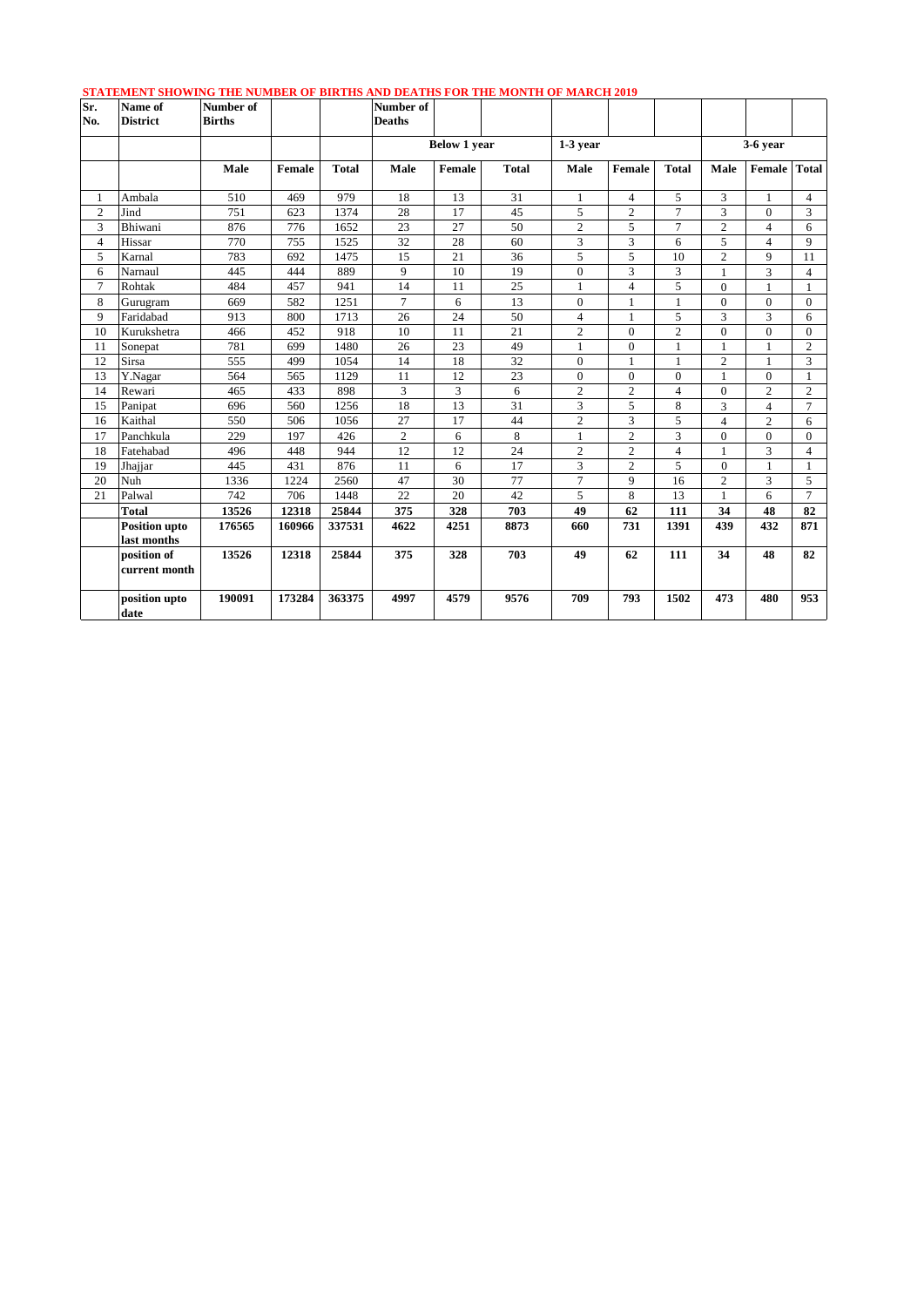|                |                        |         |          |                   |          | <b>INFORMATION REGARDING POPULATION FOR THE MONTH OF 3-2019</b> |             |           |                                      |         |                                |           |              |
|----------------|------------------------|---------|----------|-------------------|----------|-----------------------------------------------------------------|-------------|-----------|--------------------------------------|---------|--------------------------------|-----------|--------------|
|                | Sr. No. Name of Distt. |         |          | <b>POPULATION</b> |          | <b>Decrease or increase</b>                                     |             |           | Report as per ICDS Survey (children) |         | Report as per ICDS Survey P& L |           |              |
|                |                        | Urban   | Male     | Female            | Total    | as compared to                                                  | $0-6$ month | $6-3$ vrs | 3-6 yrs                              | Total   | Pregnant                       | Lactating | <b>Total</b> |
|                |                        |         |          |                   |          | previous month                                                  |             |           |                                      |         |                                |           |              |
| $\mathbf{1}$   | Ambala                 | 318490  | 526824   | 486264            | 1013088  | $-1079$                                                         | 8097        | 33870     | 40566                                | 82533   | 7295                           | 8097      | 15392        |
| $\overline{c}$ | Jind                   | 105798  | 689006   | 612320            | 1301326  | 846                                                             | 11367       | 49271     | 55393                                | 116031  | 10291                          | 11367     | 21658        |
| 3              | Bhiwani                | 131942  | 879030   | 786450            | 1665480  | 656                                                             | 12102       | 65024     | 65527                                | 142653  | 13202                          | 12102     | 25304        |
| $\overline{4}$ | Hissar                 | 183349  | 844362   | 759289            | 1603651  | 615                                                             | 12843       | 57933     | 68694                                | 139470  | 11576                          | 12843     | 24419        |
| 5              | Karnal                 | 1311197 | 689744   | 739853            | 1429597  | $-199$                                                          | 12481       | 53052     | 62478                                | 128011  | 10960                          | 12481     | 23441        |
| 6              | Narnaul                | 78204   | 529922   | 473111            | 1003033  | $-9721$                                                         | 7422        | 34368     | 35781                                | 77571   | 5929                           | 7422      | 13351        |
| $\tau$         | Rohtak                 | 358098  | 518413   | 457416            | 975829   | 109                                                             | 8017        | 27716     | 40227                                | 75960   | 7553                           | 8017      | 15570        |
| 8              | Gurgaon                | 520908  | 644032   | 590486            | 1234518  | 1727                                                            | 10246       | 40297     | 59097                                | 109640  | 10406                          | 10246     | 20652        |
| $\mathbf{Q}$   | Faridabad              | 1022159 | 773783   | 693591            | 1467374  | 1649                                                            | 16306       | 71706     | 82462                                | 170474  | 14324                          | 16306     | 30630        |
| 10             | Kurukshetra            | 118920  | 454608   | 419415            | 874023   | $-42362$                                                        | 7275        | 26346     | 7040                                 | 40661   | 6335                           | 7275      | 13610        |
| 11             | Sonepat                | 165923  | 721367   | 635738            | 1357105  | 1316                                                            | 12365       | 52749     | 62193                                | 127307  | 10921                          | 12365     | 23286        |
| 12             | <b>Sirsa</b>           | 70647   | 603621   | 557526            | 1161147  | 1552                                                            | 8936        | 40702     | 47857                                | 97495   | 8181                           | 8936      | 17117        |
| 13             | Y.Nagar                | 305991  | 602651   | 522392            | 1125043  | 1467                                                            | 9628        | 34417     | 50589                                | 94634   | 9193                           | 9628      | 18821        |
| 14             | Rewari                 | 133329  | 507338   | 460801            | 968139   | 468                                                             | 7433        | 32750     | 37114                                | 77297   | 6260                           | 7433      | 13693        |
| 15             | Panipat                | 327850  | 545423   | 491136            | 1036559  | 778                                                             | 10097       | 45734     | 51127                                | 106958  | 9812                           | 10097     | 19909        |
| 16             | Kaithal                | 109830  | 566829   | 514959            | 1081788  | 446                                                             | 9028        | 42204     | 45941                                | 97173   | 7556                           | 9028      | 16584        |
| 17             | Panchkula              | 240770  | 102655   | 94312             | 196967   | $-397$                                                          | 3607        | 15726     | 17186                                | 36519   | 3532                           | 3607      | 7139         |
| 18             | Fatehabad              |         | 479248   | 450691            | 929939   | 603                                                             | 7581        | 33937     | 39542                                | 81060   | 7443                           | 7581      | 15024        |
| 19             | Jhajjar                | 103181  | 500347   | 439511            | 939858   | 575                                                             | 7267        | 26455     | 38059                                | 71781   | 7012                           | 7267      | 14279        |
| 20             | Mewat                  |         | 692104   | 633756            | 1325860  | 2270                                                            | 22063       | 73874     | 97439                                | 193376  | 21327                          | 22063     | 43390        |
| 21             | Palwal                 |         | 573792   | 513686            | 1087478  | 989                                                             | 12041       | 58985     | 55067                                | 126093  | 11760                          | 12041     | 23801        |
|                | <b>Total</b>           | 5606586 | 12445099 | 11332703          | 23777802 | -37692                                                          | 216202      | 917116    | 1059379                              | 2192697 | 200868                         | 216202    | 417070       |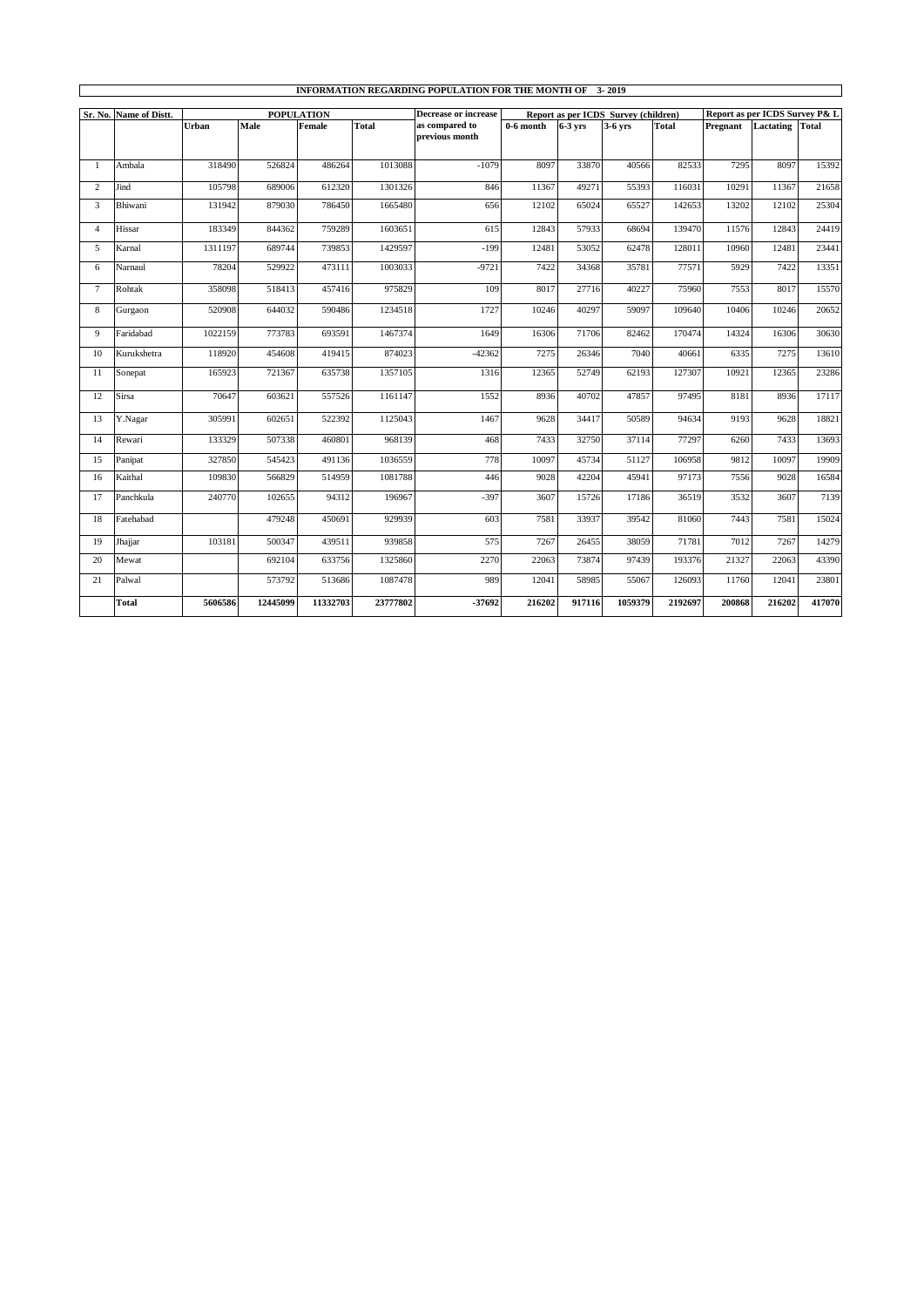| Sr.<br>No. | Name of<br>Distt. | Name of the ICDS<br>Project                                        | Name of<br>the ICDS<br>Project<br>(R/T/U)               | No. of AWCs<br><b>Reporting.</b> | No. of AWs<br>providing<br>$SNP$ for $21+$<br>days in a<br>month. | <b>Total population</b><br>0-6 years | Preg. &<br>Lact.<br>Women     | $0 - 3$<br>years                   | 3-6<br>years                  | <b>No. of SNP Beneficiaries</b><br>preg. &<br>Lact.<br>Women | FOR THE MONTH OF 3/2019HARYANA-FORMAT-II<br>No. of AWCs<br>providing PSE<br>for $21+$ days in<br>a month | Boys                                | No. of PSE<br>Girls         | <b>Reported live</b><br>births | No. of<br>death (0<br>1years)                                 | No. of deaths<br>No. of<br>$death(1-5)$<br>years)           | Normal<br>Grade                  | <b>Modera</b> Severly        | <b>Classification of Nutritional Status</b><br>Malnours<br>hed | fotal No.<br>of children<br>weighed. |
|------------|-------------------|--------------------------------------------------------------------|---------------------------------------------------------|----------------------------------|-------------------------------------------------------------------|--------------------------------------|-------------------------------|------------------------------------|-------------------------------|--------------------------------------------------------------|----------------------------------------------------------------------------------------------------------|-------------------------------------|-----------------------------|--------------------------------|---------------------------------------------------------------|-------------------------------------------------------------|----------------------------------|------------------------------|----------------------------------------------------------------|--------------------------------------|
|            | 1 Ambala          | Ambala(U)<br>Barara<br>Naraingarh<br>Ambala-R-I                    | U<br>R<br>R<br>R                                        | 293<br>188<br>174<br>207         | 293<br>188<br>174<br>207                                          | 24810<br>13047<br>10867<br>11616     | 4318<br>2575<br>2155<br>2144  | 6848<br>4552<br>3485<br>3998       | 1755<br>1091<br>1311<br>1471  | 2691<br>2182<br>1609<br>1784                                 | 293<br>188<br>174<br>207                                                                                 | 820<br>582<br>672<br>727            | 935<br>509<br>639<br>744    | 278<br>178<br>140<br>118       | $\sqrt{6}$<br>6<br>$\overline{7}$<br>6                        | $\mathfrak{D}$<br>$\overline{c}$<br>$\mathbf{1}$<br>$\,0\,$ | 22985<br>12150<br>10037<br>10345 | 1786<br>889<br>817<br>1243   | 39<br>8<br>13<br>28                                            | 24810<br>13047<br>10867<br>11616     |
|            |                   | Saha<br>Ambala-II<br>Sahzadpur                                     | R<br>R<br>$\mathbb{R}$                                  | 147<br>67<br>137                 | 147<br>67<br>137                                                  | 9100<br>4233<br>8860                 | 1779<br>709<br>1712           | 3133<br>1299<br>2961               | 932<br>477<br>806             | 1341<br>471<br>1380                                          | 147<br>67<br>137                                                                                         | 456<br>241<br>398                   | 476<br>236<br>408           | 114<br>52<br>99                | $\mathcal{L}$<br>$\bf{0}$<br>$\overline{4}$                   | $\boldsymbol{0}$<br>3                                       | 8293<br>3950<br>8286             | 795<br>277<br>558            | 12<br>6<br>16                                                  | 9100<br>4233<br>8860                 |
|            | 2 Jind            | Fotal:-<br>Julana<br>Narwana-I                                     | R<br>$\mathbb{R}$                                       | 1213<br>166<br>180               | 1213<br>166<br>180                                                | 82533<br>12216<br>13586              | 15392<br>2308<br>2535         | 26276<br>3761<br>3588              | 7843<br>1243<br>1395          | 11458<br>1735<br>1593                                        | 1213<br>166<br>180                                                                                       | 3896<br>622<br>686                  | 3947<br>621<br>709          | 979<br>114<br>147              | 31<br>1<br>6                                                  | 9 <sup>°</sup><br>$\bf{0}$<br>3                             | 76046<br>10455<br>12050          | 6365<br>1730<br>1495         | 122<br>31<br>41                                                | 82533<br>12216<br>13586              |
|            |                   | Saffindon<br><b>Find®</b><br>Jehana                                | R<br>R<br>R                                             | 194<br>226<br>223                | 194<br>226<br>223                                                 | 15822<br>19444<br>18308              | 2901<br>3560<br>3369          | 4268<br>4913<br>4804               | 1545<br>1887<br>1514          | 1817<br>2065<br>2233                                         | 194<br>226<br>223                                                                                        | 725<br>954                          | 820<br>933                  | 187<br>233<br>226              | 6<br>6                                                        | $\mathbf{1}$<br>$\,0\,$                                     | 14709<br>17345                   | 1091<br>2081                 | 22<br>18<br>9                                                  | 15822<br>19444<br>18111              |
|            |                   | Alewa<br>Pillukhera                                                | R<br>R                                                  | 114<br>117                       | 114<br>117                                                        | 8844<br>8781                         | 1618<br>1639                  | 2381<br>2442                       | 731<br>988                    | 1103<br>1090                                                 | 114<br>117                                                                                               | 752<br>408<br>496                   | 762<br>323<br>492           | 113<br>122                     | 8<br>$\overline{7}$<br>3                                      | $\mathbf{1}$<br>$\overline{c}$<br>$\overline{\mathbf{c}}$   | 16766<br>8000<br>6969            | 1336<br>833<br>841           | 11<br>31                                                       | 8844<br>7841                         |
|            |                   | (ind(U)<br>Narwana-II<br>Total:-                                   | U<br>R                                                  | 83<br>136<br>1439                | 83<br>136<br>1439                                                 | 9353<br>9678<br>116032               | 1854<br>1874<br>21658         | 1958<br>2935<br>31050              | 748<br>889<br>0940            | 944<br>1241<br>13821                                         | 83<br>136<br>1439                                                                                        | 376<br>439<br>5458                  | 372<br>450<br>5482          | 127<br>105<br>1374             | 5<br>3<br>45                                                  | $\boldsymbol{0}$<br>$\mathbf{1}$<br>10 <sup>°</sup>         | 8649<br>8415<br>103358           | 683<br>1233<br>11323         | 21<br>30<br>214                                                | 9353<br>9678<br>114895               |
|            | 3 Bhiwani         | Badhara<br>Bhiwani R 1<br>Loharu                                   | $\mathbb{R}$<br>R<br>R                                  | 206<br>226<br>134                | 206<br>226<br>134                                                 | 12529<br>18517<br>9085               | 2297<br>3075<br>1773          | 3312<br>3778<br>2725               | 1412<br>1760<br>1432          | 1527<br>1744<br>1437                                         | 206<br>226<br>134                                                                                        | 665<br>869<br>793                   | 747<br>891<br>639           | 147<br>209<br>84               | $\overline{4}$<br>$\sqrt{5}$<br>3                             | $\mathbf{1}$<br>$\bf{0}$<br>$\overline{c}$                  | 9340<br>13556<br>9233            | 578<br>916<br>13             | 9<br>50<br>$\bf{0}$                                            | 9927<br>14522<br>9246                |
|            |                   | Dadri-I<br>Bawanikhera<br>Tosham                                   | R<br>R<br>R                                             | 233<br>166<br>174                | 233<br>166<br>174                                                 | 16147<br>13702<br>12918              | 2809<br>2394<br>2352          | 4361<br>2848<br>3262               | 1413<br>1138<br>1749          | 1884<br>1256<br>1359                                         | 233<br>166<br>174                                                                                        | 680<br>548<br>850                   | 733<br>590<br>899           | 199<br>168<br>159              | 6<br>8<br>6                                                   | $\overline{c}$<br>$\boldsymbol{0}$<br>3                     | 11830<br>10970<br>10700          | 628<br>620<br>527            | 28<br>22<br>49                                                 | 12486<br>11612<br>11276              |
|            |                   | Dadri-II<br>Siwani                                                 | R<br>R<br>R                                             | 195<br>127<br>112                | 195<br>127<br>112                                                 | 13141<br>9128<br>7812                | 2220<br>1598<br>1339          | 3512<br>3184<br>1647               | 1539<br>1849<br>765           | 1486<br>1179<br>640                                          | 195<br>127<br>112                                                                                        | 813<br>919<br>370                   | 726<br>930<br>395           | 148<br>108<br>91               | $\overline{4}$<br>$\theta$<br>$\overline{\mathcal{L}}$        | $\bf{0}$<br>$\bf{0}$<br>$\mathbf{1}$                        | 8558<br>6853<br>5987             | 201<br>745<br>370            | 11<br>21<br>24                                                 | 8770<br>7619<br>6381                 |
|            |                   | Kairu<br>Behal<br>Bhiwni U                                         | R<br>U                                                  | 85<br>106                        | 85<br>106                                                         | 5551<br>12537                        | 1188<br>2261                  | 1387<br>2052                       | 537<br>869                    | 525<br>980                                                   | 85<br>106                                                                                                | 261<br>412                          | 276<br>457                  | $80\,$<br>130                  | $\mathbf{1}$<br>9                                             | $\boldsymbol{0}$<br>$\,1\,$                                 | 4371<br>9896                     | 109<br>754                   | $\overline{9}$<br>36                                           | 4489<br>10686                        |
|            | 4 Hissar          | Bhiwani R 2<br>Total:-<br>Hissar-II                                | $\mathbb{R}$<br>$\mathbb R$                             | 152<br>1916<br>210               | 152<br>1916<br>210                                                | 11335<br>142402<br>15322             | 1998<br>25304<br>2638         | 2634<br>34702<br>2425              | 1283<br>15746<br>1222         | 1218<br>15235<br>1066                                        | 152<br>1916<br>210                                                                                       | 633<br>7813<br>530                  | 650<br>7933<br>692          | 129<br>1652<br>167             | $\overline{c}$<br>50<br>8                                     | $\sqrt{3}$<br>13<br>$\sqrt{3}$                              | 8546<br>109840<br>11476          | 691<br>6152<br>1198          | 54<br>313<br>117                                               | 9291<br>116305<br>12791              |
|            |                   | Adampur<br>Barwala<br>Hansi-II                                     | $\mathbb{R}$<br>$\mathbb{R}$<br>$\mathbb{R}$            | 137<br>246<br>117                | 137<br>246<br>117                                                 | 9625<br>19672<br>8291                | 1670<br>3372<br>1415          | 2215<br>4041<br>2758               | 1075<br>2178<br>1006          | 940<br>1825<br>1174                                          | 137<br>246<br>117                                                                                        | 527<br>1028<br>474                  | 548<br>1150<br>532          | 88<br>249<br>100               | 5<br>$\overline{\mathbf{3}}$<br>5                             | $\overline{c}$<br>$\mathbf{1}$<br>$\boldsymbol{0}$          | 8881<br>14601<br>6664            | 652<br>1676<br>367           | 19<br>50<br>10                                                 | 9552<br>16327<br>7041                |
|            |                   | Hissar-I<br>Narnaund<br>Uklana                                     | R<br>$\mathbb{R}$<br>R                                  | 181<br>183<br>108                | 181<br>183<br>108                                                 | 15579<br>12078<br>9498               | 2822<br>2193<br>1703          | 3127<br>3631<br>2749               | 1332<br>1148<br>990           | 1503<br>1469<br>1241                                         | 181<br>183<br><b>108</b>                                                                                 | 601<br>580<br>474                   | 731<br>568<br>516           | 160<br>129<br>100              | 3<br>$\bf8$<br>3                                              | $\overline{c}$<br>3<br>$\,1\,$                              | 14271<br>11079<br>7203           | 1278<br>966<br>711           | 30<br>33<br>30                                                 | 15579<br>12078<br>7944               |
|            |                   | Agroha<br>Hansi-l<br>Hissar U                                      | R<br>R                                                  | 124<br>307                       | 124<br>307                                                        | 10004<br>23793<br>15608              | 1800<br>4057<br>2749          | 1816<br>5178<br>2589               | 1160<br>1688                  | 756<br>2193<br>1136                                          | 124<br>307                                                                                               | 540<br>796<br>409                   | 620<br>892<br>519           | 111<br>264<br>157              | $\boldsymbol{0}$<br>19                                        | $\mathbf{1}$<br>$\mathbf{1}$                                | 7615<br>22103<br>12450           | 681<br>1615<br>776           | 51<br>96<br>35                                                 | 8347<br>23814                        |
|            | 5 Karnal          | Total:-<br>Karnal                                                  | U<br>R                                                  | 128<br>1741<br>212               | 128<br>1741<br>212                                                | 139470<br>18860                      | 24419<br>3596                 | 30529<br>4623                      | 928<br>2727<br>1621           | 13303<br>2384                                                | 128<br>1741<br>212                                                                                       | 5959<br>742                         | 6768<br>879                 | 1525<br>216                    | 6<br>60<br>8                                                  | $\mathbf{1}$<br>15<br>$\mathbf{1}$                          | 116343<br>14514                  | 9920<br>1265                 | 471<br>24                                                      | 13261<br>126734<br>15803             |
|            |                   | Nissing<br>Nilokheri<br>Gharonda                                   | R<br>R<br>R                                             | 214<br>203<br>237                | 214<br>203<br>237                                                 | 16040<br>18369<br>24139              | 2967<br>3274<br>4549          | 4750<br>4283<br>5590               | 1786<br>2032<br>2407          | 2006<br>2004<br>2725                                         | 214<br>203<br>237                                                                                        | 887<br>1029<br>1139                 | 899<br>1003<br>1268         | 192<br>206<br>280              | 5<br>$\overline{2}$<br>$\tau$                                 | 10<br>$\bf{0}$<br>$\overline{c}$                            | 12425<br>14206<br>18255          | 977<br>903<br>2010           | 9<br>33<br>29                                                  | 13411<br>15142<br>20294              |
|            |                   | Assand<br>Indri<br>Karnal(U)                                       | R<br>R<br>U                                             | 245<br>215<br>153                | 245<br>215<br>153                                                 | 17863<br>16103<br>16644              | 3166<br>3014<br>2875          | 5980<br>4549<br>3095               | 2879<br>1754<br>1439          | 2507<br>2065<br>1529                                         | 245<br>215<br>153                                                                                        | 1483<br>874<br>638                  | 1396<br>880<br>801          | 214<br>183<br>184              | 3<br>$\overline{c}$<br>$\mathbf{Q}$                           | $\bf{0}$<br>5<br>3                                          | 15539<br>12112<br>12928          | 575<br>1327<br>927           | 6<br>11<br>$\overline{4}$                                      | 16120<br>13450<br>13859              |
|            | 6 Narnaul         | Total:-<br>Narnaul<br>Ateli                                        | $\overline{\mathbf{R}}$<br>R                            | 1479<br>170<br>216               | 1479<br>170<br>216                                                | 128018<br>10298<br>12948             | 23441<br>1760<br>2416         | 32870<br>2571<br>2732              | 3918<br>799<br>1007           | 15220<br>1084<br>1142                                        | 1479<br>170<br>216                                                                                       | 6792<br>403<br>539                  | 7126<br>396<br>468          | 1475<br>124<br>169             | 36<br>6<br>$\mathbf{1}$                                       | 21<br>$\mathbf{1}$<br>$\mathbf{1}$                          | 99979<br>8695<br>10647           | 7984<br>443<br>605           | 116<br>17<br>19                                                | 108079<br>9155<br>11271              |
|            |                   | N.chaudhy<br>Kanina                                                | R<br>R                                                  | 213<br>213                       | 213<br>213                                                        | 14776<br>12510                       | 2634<br>2093                  | 3320<br>2765                       | 1367<br>902                   | 1751<br>1366                                                 | 213<br>213                                                                                               | 674<br>437                          | 693<br>465                  | 155<br>139                     | $\overline{\mathbf{3}}$<br>$\overline{2}$<br>5                | $\,2\,$<br>$\,$ 1<br>$\sqrt{2}$                             | 11273<br>10530                   | 991<br>303                   | $20\,$<br>5                                                    | 12284<br>10838<br>16527              |
|            |                   | M.Garh<br>Narnaul u<br>Total:                                      | $\mathbb{R}$<br>U                                       | 302<br>87<br>1201                | 302<br>87<br>1201                                                 | 19926<br>5853<br>76311               | 3416<br>1032<br>13351         | 4126<br>1006<br>16520              | 1650<br>347<br>6072           | 1667<br>513<br>7523                                          | 302<br>87<br>1201                                                                                        | 829<br>173<br>3055                  | 821<br>174<br>3017          | 218<br>84<br>889               | $\overline{c}$<br>19                                          | $\,0\,$<br>$\overline{7}$                                   | 15492<br>4667<br>61304           | 1026<br>299<br>3667          | 9<br>15<br>85                                                  | 4981<br>65056                        |
|            | 7 Rohtak          | Rohtak (U)<br>Chiri<br>Kalanaur                                    | U<br>R<br>$\mathbb{R}$                                  | 208<br>80<br>130                 | 208<br>80<br>130                                                  | 25167<br>6354<br>9664                | 4950<br>1218<br>1816          | 5806<br>1832<br>2924               | 2279<br>585<br>1175           | 2794<br>840<br>1342                                          | 208<br>80<br>130                                                                                         | 1096<br>283<br>569                  | 1183<br>302<br>606          | 305<br>75<br>105               | 9<br>$\boldsymbol{0}$<br>3                                    | $\overline{c}$<br>$\boldsymbol{0}$<br>$\overline{c}$        | 24055<br>6097<br>8557            | 945<br>240<br>937            | 15<br>17<br>8                                                  | 25015<br>6354<br>9502                |
|            |                   | Meham<br>Rohtak (R<br>Sampla                                       | R<br>R<br>R                                             | 190<br>244<br>152                | 190<br>244<br>152                                                 | 14143<br>16771<br>10656              | 2519<br>3135<br>1932          | 4395<br>5564<br>3794               | 1248<br>1659<br>1065          | 1922<br>2516<br>1700                                         | 190<br>244<br>152                                                                                        | 603<br>816<br>530                   | 645<br>843<br>535           | 155<br>197<br>104              | $\overline{4}$<br>8                                           | $\bf{0}$<br>$\mathbf{1}$<br>$\mathbf{1}$                    | 13548<br>15873<br>9916           | 558<br>767<br>305            | 37<br>24<br>25                                                 | 14143<br>16664<br>10246              |
|            | 8 Gurgaon         | <u> Fotal:-</u><br>Gorgon®<br>Sohna                                | $\mathbf u$<br>R                                        | <b>1004</b><br>156<br>141        | 1004<br>156<br>141                                                | 82755<br>13749<br>19296              | 15570<br>2241<br>3131         | 24315<br>3549<br>3918              | 8011<br>1693<br>2013          | 11114<br>1640<br>1789                                        | 1004<br>156<br><u>141</u>                                                                                | 3897<br>880<br>1012                 | 4114<br>813<br>1001         | 941<br>146<br>233              | 25<br>1<br>$\overline{4}$                                     | 6 <sup>1</sup><br>1<br>$\boldsymbol{0}$                     | 78046<br>10862<br>17580          | 3752<br>955<br>1380          | 126<br>29<br>43                                                | 81924<br>11846<br>19003              |
|            |                   | Pataudi<br>F.Nagai                                                 | R                                                       | 181<br>156                       | 181<br>156                                                        | 23149<br>14040                       | 4129<br>2326                  | 5219<br>3010                       | 2604<br>2180                  | 2346<br>1504                                                 | 181<br>156                                                                                               | 1317<br>1098                        | 1287<br>1082                | 264<br>126                     | $\boldsymbol{0}$                                              | $\boldsymbol{0}$                                            | 19963<br>11773                   | 2954<br>1654                 | 35                                                             | 22952<br>13445                       |
|            |                   | Gorgon(U <sub>1)</sub><br>Gorgon(U <sub>2</sub> )<br><b>Total:</b> | R<br>U                                                  | 222<br>177<br>1033               | 222<br>177<br>1033                                                | 24049<br>20336<br>114619             | 5262<br>3563<br>20652         | 4130<br>3119<br>22945              | 3059<br>2109<br>13658         | 2252<br>1687<br>11218                                        | 222<br>177<br>1033                                                                                       | 1527<br>1052<br>6886                | 1532<br>1057<br>6772        | 280<br>202<br>1251             | $\mathbf{1}$<br>$\overline{4}$<br>13                          | $\boldsymbol{0}$<br>0                                       | 19902<br>16582<br>96662          | 2285<br>2154<br>11382        | 34<br>48<br>207                                                | 22221<br>18784<br>108251             |
|            | 9 Faridabad       | Faridabad (o)<br>Ballabhgarh®<br>Faridabad (R)                     | U<br>R<br>R                                             | 232<br>229<br>231                | 232<br>229<br>231                                                 | 29692<br>26563<br>33118              | 5181<br>4794<br>5876          | 6522<br>5188<br>7480               | 3771<br>3355<br>3923          | 3074<br>2496<br>3142                                         | 232<br>229<br>231                                                                                        | 1757<br>1717<br>1883                | 2014<br>1638<br>2040        | 300<br>323<br>290              | 9<br>5<br>5                                                   | $\boldsymbol{0}$<br>5<br>$\bf{0}$                           | 20586<br>19396<br>28571          | 4464<br>2824<br>4486         | 44<br>74<br>61                                                 | 25094<br>22294<br>33118              |
|            |                   | Fardabad(NIT)-<br>Fardabad(NIT)-II<br>Ballabgarh(U)                | U<br>U<br>${\bf U}$                                     | 161<br>190<br>251                | 161<br>190<br>251                                                 | 28263<br>27079<br>25759              | 5481<br>4703<br>4595          | 7122<br>4379<br>7622               | 3973<br>3795<br>6724          | 3365<br>2131<br>3447                                         | 161<br>190<br>251                                                                                        | 2014<br>1832<br>3486                | 1959<br>1963<br>3238        | 242<br>274<br>284              | 10<br>5<br>16                                                 | $\mathbf{1}$<br>3<br>$\overline{c}$                         | 21071<br>24117<br>23387          | 2801<br>2655<br>2355         | 74<br>56<br>17                                                 | 23946<br>26828<br>25759              |
|            | 10 Kurukshetra    | Total:<br>Ladwa<br>Shahabad                                        | $\mathbb R$<br>$\mathbb{R}$                             | 1294<br>158<br>232               | 1294<br>158<br>232                                                | 170474<br>9686                       | 30630<br>1761                 | 38313<br>3218                      | 25541<br>1035<br>1803         | 17655<br>1409                                                | 1294<br>158<br>232                                                                                       | <u> 12689</u><br>539<br>927         | 2852<br>496                 | 1713<br>102                    | 50<br>$\sqrt{5}$<br>$\overline{2}$                            | $\overline{11}$<br>$\boldsymbol{0}$<br>$\boldsymbol{0}$     | 37128<br>7349<br>15150           | 19585<br>670                 | 326<br>22<br>30                                                | 157039<br>8041<br>16865              |
|            |                   | Thanesar(1<br>Pehowa                                               | $\mathbb{R}$<br>$\mathbb R$                             | 292<br>220                       | 292<br>220                                                        | 16865<br>22146<br>16192              | 3068<br>3768<br>2674          | 5203<br>5399<br>4946               | 1491<br>1754                  | 2360<br>2063<br>1878                                         | 292<br>220                                                                                               | 748<br>826                          | 876<br>743<br>928           | 206<br>279<br>161              | $\overline{9}$                                                | $\mathbf{1}$<br>$\,0\,$                                     | 16342<br>12421                   | 1685<br>1683<br>1223         | 122<br>36                                                      | 18147<br>13680                       |
|            |                   | Babain<br>Thanasar<br><b>Total:</b>                                | R<br>U                                                  | 98<br>75<br>1075                 | 98<br>75<br>1075                                                  | 5609<br>7797<br>78295                | 992<br>1347<br>13610          | 1796<br>1970<br>22532              | 366<br>591<br>7040            | 700<br>743<br>9153                                           | 98<br>75<br>1075                                                                                         | 196<br>304<br>3540                  | 170<br>287<br>3500          | 69<br>101<br>918               | $\mathbf{1}$<br>3<br>21                                       | $\boldsymbol{0}$<br>$\mathbf{1}$<br>$\overline{2}$          | 4203<br>5800<br>61265            | 472<br>651<br>6384           | 33<br>23<br>266                                                | 4708<br>6474<br>67915                |
|            | 11 Sonepat        | Kathura<br>Gannaur<br>Rai                                          | $\mathbb R$<br>$\mathbb{R}$<br>R                        | 86<br>251<br>205                 | 86<br>251<br>205                                                  | 6731<br>20515<br>22259               | 1242<br>3594<br>4354          | 1992<br>5667<br>4562               | 888<br>3012<br>2442           | 945<br>2501<br>2122                                          | 86<br>251<br>205                                                                                         | 424<br>1528<br>1249                 | 464<br>1484<br>1193         | 67<br>226<br>276               | $\overline{\mathbf{c}}$<br>9<br>$\sqrt{5}$                    | $\boldsymbol{0}$<br>$\,1\,$<br>$\,2$                        | 6471<br>16216<br>17536           | 260<br>935<br>745            | 9<br>18<br>35                                                  | 6740<br>17169<br>18316               |
|            |                   | Sonipat(R-1<br>Sonipat-R-11<br>Mudlana                             | R<br>R<br>R                                             | 131<br>122<br>128                | 131<br>122<br>128                                                 | 9912<br>11217<br>10615               | 1898<br>2055<br>1869          | 2890<br>2587<br>2525               | 1255<br>1131<br>1133          | 1450<br>1311<br>1134                                         | 131<br>122<br>128                                                                                        | 638<br>553<br>559                   | 617<br>578<br>574           | 132<br>135<br>128              | 5<br>6<br>3                                                   | $\boldsymbol{0}$<br>$\boldsymbol{0}$<br>$\boldsymbol{0}$    | 8035<br>9263<br>8306             | 286<br>253<br>589            | 23<br>$\mathbf{1}$<br>$\sqrt{28}$                              | 8344<br>9517<br>8923                 |
|            |                   | Gohana<br>Kharkhoda<br>Sonipat U                                   | R<br>R<br>U                                             | 189<br>215<br>155                | 189<br>215<br>155                                                 | 16507<br>14423<br>15147              | 2853<br>2644<br>2777          | 4355<br>4881<br>6410               | 2101<br>2213<br>7233          | 1944<br>2260<br>2009                                         | <b>189</b><br>215<br>155                                                                                 | 1035<br>1128<br>3767                | 1066<br>1085<br>3466        | 172<br>162<br>182              | $\overline{9}$<br>6<br>$\overline{4}$                         | $\bf{0}$<br>$\bf{0}$<br>$\boldsymbol{0}$                    | 13219<br>11251<br>14177          | 641<br>785<br>960            | 19<br>17<br>10                                                 | 13879<br>12053<br>15147              |
|            | 12 Sirsa          | Total:<br>Baragudh<br>Dabwali<br>Ellenabac                         | $\mathbb R$<br>$\mathbb{R}$<br>$\mathbb{R}$             | 1482<br>148<br>227<br>174        | 1482<br>148<br>227<br>174                                         | 127326<br>9891<br>15819<br>13039     | 23286<br>1749<br>2715<br>2063 | 35869<br>3546<br>4300<br>3626      | 21408<br>1915<br>2410<br>1922 | 15676<br>1447<br>1724<br>1467                                | 1482<br>148<br>227                                                                                       | <b>10881</b><br>1054<br>1173<br>947 | 10527<br>861<br>1237<br>975 | 1480<br>52<br>156<br>152       | 49<br>10<br>$\overline{4}$                                    | 3.<br>$\bf{0}$<br>$\boldsymbol{0}$<br>$\bf{0}$              | 104474<br>6570<br>13991<br>9762  | 5454<br>1231<br>1614<br>1119 | 160<br>18<br>46<br>20                                          | 110088<br>7819<br>15651<br>10901     |
|            |                   | Rania<br>Madhosinghana                                             | $\mathbb{R}$<br>$\mathbb{R}$                            | 182<br>212                       | 182<br>212                                                        | 13865<br>15192                       | 2337<br>2647                  | 3398<br>4332                       | 1863<br>1864                  | 1467<br>1864                                                 | 174<br>182<br>212                                                                                        | 907<br>927                          | 956<br>937                  | 170<br>179                     | 6<br>3                                                        | $\bf{0}$<br>$\bf{0}$                                        | 10233<br>12604                   | 1334<br>1495                 | 25<br>30                                                       | 11592<br>14129                       |
|            |                   | Odhan<br>Nathusari Chopta<br>Sirsa (U                              | ${\mathbb R}$<br>$\mathbb R$<br>${\bf U}$               | 151<br>205<br>78                 | 151<br>205<br>78                                                  | 9132<br>13968<br>6589                | 1709<br>2552<br>1345          | 3083<br>3954<br>1570               | 1677<br>1990<br>864           | 1311<br>1562<br>754                                          | 151<br>205<br>78                                                                                         | 863<br>970<br>439                   | 814<br>1020<br>425          | 108<br>152<br>85               | 3<br>$\overline{4}$                                           | $\bf{0}$<br>$\overline{c}$<br>$\,2$                         | 8345<br>11561<br>5916            | 765<br>960<br>649            | 19<br>52<br>25                                                 | 9129<br>12573<br>6590                |
|            | 13 Y.Nagar        | Total:<br>Jagadhari<br>Bilaspur                                    | $\mathbb R$<br>R                                        | 1377<br>146<br>172               | 1377<br>146<br>172                                                | 97495<br>11084<br>12265              | 17117<br>1994<br>2264         | <mark>27809</mark><br>3178<br>3783 | 14505<br>1242<br>1394         | 11596<br>1317<br>1763                                        | 1377<br>146<br>172                                                                                       | 7280<br>613<br>772                  | 7225<br>629<br>622          | 1054<br>126<br>128             | 32<br>$\overline{3}$<br>$\overline{4}$                        | $\overline{4}$<br>$\boldsymbol{0}$<br>$\boldsymbol{0}$      | 78982<br>10149<br>10401          | 9167<br>896<br>1636          | 235<br>26<br>34                                                | 88384<br>11071<br>12071              |
|            |                   | Chhchhrauli<br>Radaur<br>Sadhaura                                  | $\mathbb{R}$<br>$\mathbb{R}$<br>$\mathbb{R}$            | 261<br>166<br>103                | 261<br>166<br>103                                                 | 23185<br>10672<br>7002               | 4315<br>1885<br>1303          | 5350<br>3059<br>1915               | 2435<br>688<br>823            | 2378<br>1265<br>847                                          | 261<br>166<br>103                                                                                        | 1203<br>331<br>388                  | 1232<br>357<br>435          | 279<br>109<br>82               | 8<br>$\overline{2}$                                           | $\mathbf{1}$<br>$\boldsymbol{0}$<br>$\bf{0}$                | 20681<br>9165<br>6542            | 1509<br>948<br>448           | 15<br>$\overline{9}$<br>12                                     | 22205<br>10122<br>7002               |
|            |                   | Mustafabad<br>Jagadhari U<br>Total:                                | R<br>U                                                  | 168<br>265<br>1281               | 168<br>265<br>1281                                                | 9551<br>29031<br>102790              | 1762<br>5298<br>18821         | 3097<br>5360<br>25742              | 848<br>1831<br>9261           | 1379<br>2432<br>11381                                        | 168<br>265<br>1281                                                                                       | 439<br>819<br>4565                  | 409<br>1012<br>4696         | 84<br>321<br>1129              | $\mathbf{1}$<br>$\overline{4}$<br>23                          | $\boldsymbol{0}$<br>$\boldsymbol{0}$<br>$\mathbf{1}$        | 9087<br>26267<br>92292           | 443<br>2045<br>7925          | 21<br>58<br>175                                                | 9551<br>28370<br>100392              |
|            | 14 Rewari         | Nahar<br>Bawal                                                     | $\mathbb R$<br>R                                        | 143<br>214                       | 143<br>214                                                        | 10127<br>14542<br>10359              | 1798<br>2466<br>1956          | 2626<br>4355<br>2228               | 873<br>1807<br>687            | 1233<br>1792<br>975                                          | 143<br>214                                                                                               | 442<br>937                          | 431<br>870                  | 117<br>129                     | $\bf{0}$<br>$\boldsymbol{0}$                                  | $\overline{c}$<br>$\boldsymbol{0}$<br>$\,1\,$               | 9793<br>12256<br>8445            | 317<br>723<br>343            | 17<br>$\tau$<br>3                                              | 10127<br>12986                       |
|            |                   | Rewari (U)<br>Jatusana<br>Khol                                     | U<br>R<br>R                                             | 113<br>184<br>181                | 113<br>184<br>181                                                 | 10632<br>11269                       | 1958<br>1957                  | 3369<br>3320                       | 1400<br>1128                  | 1373<br>1345                                                 | 113<br>184<br>181                                                                                        | 328<br>719<br>574                   | 359<br>681<br>554           | 158<br>110<br>134              | $\boldsymbol{0}$<br>$\overline{2}$                            | $\,2$<br>$\mathbf{1}$                                       | 10223<br>10657                   | 385<br>611                   | $24\,$<br>$\mathbf{1}$                                         | 8791<br>10632<br>11269               |
|            | 15 Panipat        | Rewari (R)<br>Total:<br>Panipat (U)                                | R<br>U                                                  | 264<br>1099<br>264               | 264<br>1099<br>264                                                | 20367<br>77296<br>34936              | 3558<br>13693<br>6411         | 5357<br>21255<br>8246              | 1780<br>7675<br>3571          | 2085<br>8803<br>3798                                         | 264<br><u> 1099</u><br>264                                                                               | 877<br>3877<br>1711                 | 903<br>3798<br>1860         | 250<br>898<br>385              | $\sqrt{3}$<br>$6\phantom{.}6$<br>$\,$ 8 $\,$                  | $\boldsymbol{0}$<br>6 <sup>1</sup><br>5                     | 15866<br>67240<br>32170          | 1034<br>3413<br>2719         | 22<br>74<br>47                                                 | 16922<br>70727<br>34936              |
|            |                   | Panipat (R)<br>Samalkha<br>srana                                   | R<br>R<br>R                                             | 139<br>171<br>151                | 139<br>171<br>151                                                 | 13426<br>14618<br>12355              | 2559<br>2847<br>2175          | 3812<br>4744<br>3781               | 2306<br>2218<br>1321          | 1681<br>2159<br>1504                                         | 139<br>171<br>151                                                                                        | 1150<br>1097<br>647                 | 1156<br>1121<br>674         | 158<br>181<br>141              | 5<br>$\tau$<br>$\overline{c}$                                 | $\overline{c}$<br>$\overline{c}$<br>$\bf{0}$                | 11668<br>13397<br>11599          | 1716<br>1209<br>739          | 42<br>12<br>17                                                 | 13426<br>14618<br>12355              |
|            |                   | Matlauda<br>Bapoli<br>Total:                                       | R<br>$\overline{\mathbf{R}}$                            | 161<br>162<br>1048               | 161<br>162<br>1048                                                | 14850<br>16773<br>106958             | 2540<br>3377<br>19909         | 3740<br>4411<br>28734              | 1925<br>2127<br>13468         | 1864<br>2115<br>13121                                        | 161<br>162<br>1048                                                                                       | 975<br>1101<br>6681                 | 950<br>1026<br>6787         | 157<br>234<br>1256             | $\overline{c}$<br>$\overline{7}$<br>31                        | $\mathbf{1}$<br>5<br>15                                     | 14073<br>15186<br>98093          | 742<br>1579<br>8704          | 35<br>8<br>161                                                 | 14850<br>16773<br>106958             |
|            | 16 Kaithal        | Kalayat<br>Pundri                                                  | $\mathbb R$<br>$\overline{\mathbf{R}}$<br>${\mathbb R}$ | 168<br>286                       | 168<br>286<br>180                                                 | 12879<br>20812<br>12526              | 2264<br>3535<br>2120          | 3638<br>5855<br>3483               | 1169<br>2373<br>1555          | 1528<br>2614<br>1482                                         | 168<br>286<br>180                                                                                        | 574<br>1248<br>751                  | 595<br>1125<br>804          | 133<br>215<br>144              | 3<br>$\,$ 8 $\,$<br>$\,$ 6 $\,$                               | $\boldsymbol{0}$<br>$\sqrt{3}$<br>$1\,$                     | 12067<br>18033<br>11460          | 808<br>2734<br>1055          | $\overline{4}$<br>45<br>$1\,1$                                 | 12879<br>20812<br>12526              |
|            |                   | Guhla<br>Rajound<br>Kaithal                                        | R<br>$\mathbb R$                                        | 180<br>133<br>264                | 133<br>264                                                        | 10325<br>22090                       | 1748<br>3732                  | 3088<br>5074                       | 1194<br>1958                  | 1408<br>2285                                                 | 133<br>264                                                                                               | 599<br>929                          | 595<br>1029                 | 125<br>249                     | $\boldsymbol{\mathsf{3}}$<br>$20\,$                           | $\ensuremath{\mathbf{3}}$<br>$\overline{2}$                 | 9507<br>20511                    | 792<br>1553                  | 26<br>26                                                       | 10325<br>22090                       |
|            |                   | Siwan<br>Kaithal<br>Total:                                         | $\mathbb{R}$<br>U                                       | 132<br>101<br>1264               | 132<br>101<br>1264                                                | 10101<br>8441<br>97174               | 1725<br>1460<br>16584         | 2332<br>2116<br>25586              | 1035<br>700<br>9984           | 1119<br>932<br>11368                                         | 132<br>101<br>1264                                                                                       | 510<br>328<br>4939                  | 525<br>372<br>5045          | 93<br>97<br>1056               | $\overline{2}$<br>$\overline{2}$<br>44                        | $\overline{2}$<br>$\boldsymbol{0}$<br>$\overline{11}$       | 8791<br>7986<br>88355            | 1303<br>437<br>8682          | $\overline{7}$<br>18<br>137                                    | 10101<br>8441<br>97174               |
|            | 17 Panchkula      | Morni<br>Raipur Rani<br>Barwala                                    | R<br>R<br>$\mathbb{R}$                                  | 85<br>84<br>112                  | 85<br>84<br>112                                                   | 5124<br>2159<br>7170                 | 972<br>414<br>1329            | 1453<br>912<br>2278                | 471<br>768<br>1038            | 689<br>414<br>1055                                           | 85<br>84<br>112                                                                                          | 243<br>398<br>503                   | 228<br>370<br>535           | 67<br>17<br>77                 | 5<br>$\boldsymbol{0}$                                         | $\mathbf{1}$<br>$\boldsymbol{0}$<br>$\boldsymbol{0}$        | 4836<br>2045<br>6649             | 261<br>113<br>506            | $27\,$<br>1<br>15                                              | 5124<br>2159<br>7170                 |
|            | 18 Fatehabad      | Pinjore<br>Fatehabad                                               | ${\mathbb R}$<br>${\mathbb R}$                          | 253<br>534<br>281                | 253<br>534<br>281                                                 | 22075<br>36528<br>21461              | 4424<br>7139<br>4008          | 4910<br>9553<br>6200               | 2622<br>4899<br>3206          | 2233<br>4391<br>2638                                         | 253<br>534<br>281                                                                                        | 1262<br>2406<br>1640                | 1360<br>2493<br>1566        | 265<br>426<br>259              | $\overline{2}$<br>$\overline{\mathbf{a}}$<br>$\boldsymbol{0}$ | $\,2\,$<br>3<br>3                                           | 20218<br>33748<br>19684          | 1785<br>2665<br>962          | 42<br>85<br>57                                                 | 22045<br>36498<br>20703              |